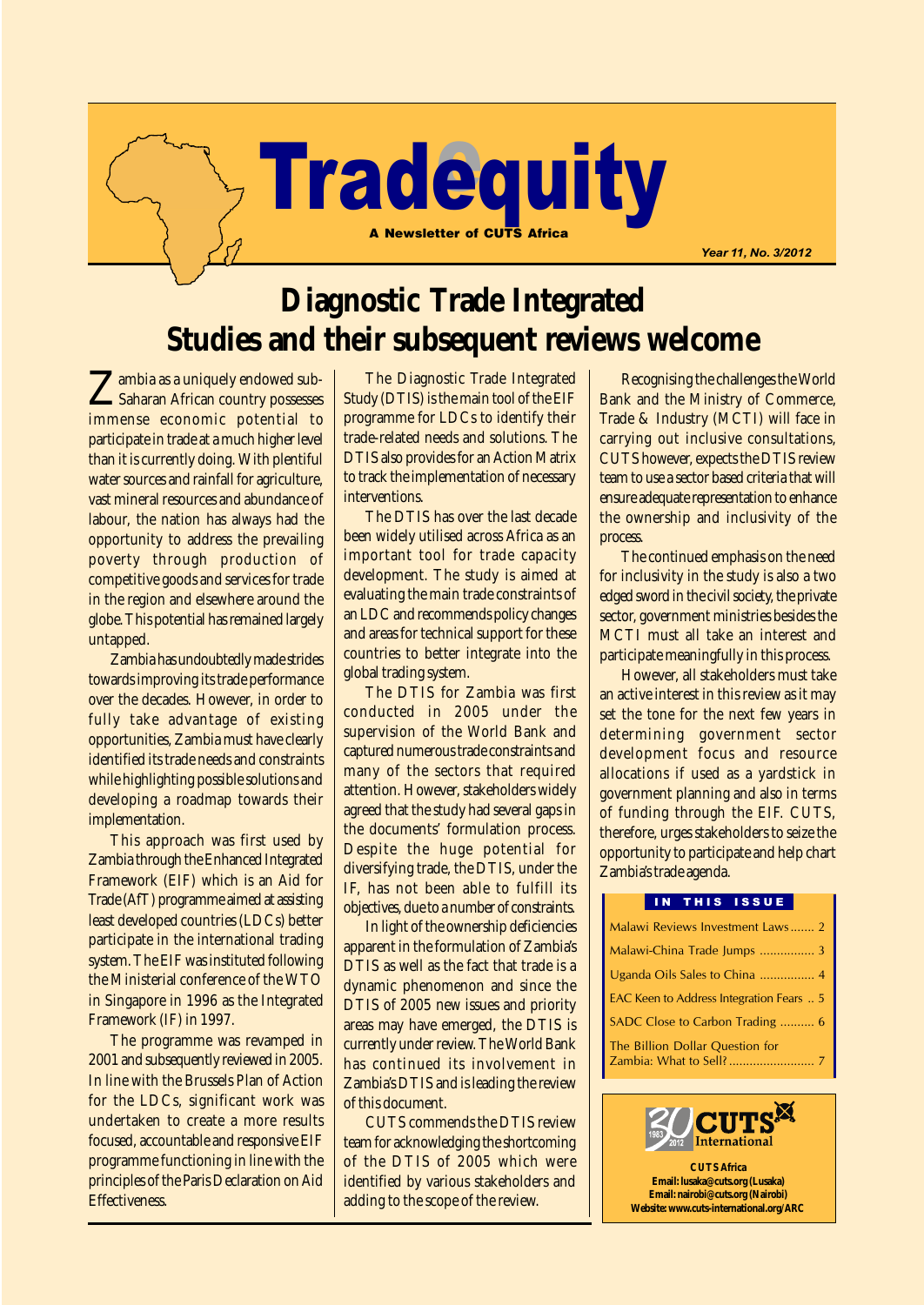#### Economics and Development

## **Malawi Reviews Investment Laws**

The Malawian government is reviewing laws governing business investments to encourage more local investment and increased employment levels among Malawians. John Bande, Minister of Industry and Trade expressed optimism that a postmortem on laws would promote continued and enhanced private sector investment.



"Government is looking at a bigger

picture here. If more of our investments were locally owned as is the case with Chloride (Batteries), most of the returns would have remained in the country unlike investments from other countries which benefit the investor's country," said Bande. He revealed that about 40 pieces of legislation have so far gone through the Parliament adding that business investments to encourage<br>
more local investment and increased<br>
employment levels among Malawians.<br>
John Bande, Minister of Industry and<br>
Trade expressed optimism that a<br>
postmortem on laws would promote<br>
continued

#### Botswana to Rescue Zimbabwe

Zimbabwe and Botswana are expected to sign a Memorandum of Agreement (MoA) as part of efforts to operationalise US\$64.2mn lines of credit from Gaborone to revive its neighbour's economy. The financial package is part of a pledge made by Southern African Development Community (SADC) at the formation of the inclusive government in 2009 to support Zimbabwe's Short-Term Emergency Recovery Programme (STERP).

The Ministry of Finance said Industry and Trade Minister Welshman Ncube, Finance Minister Tendai Biti and his Botswana counterpart Kenneth Matambo officiated at the signing ceremony.

According to Botwana's Mmegi newspaper, Tshwaragano Mmereki, the Public Relations Officer in Matambo's Ministry, said the money would be disbursed through commercial banks. "Botswana government has committed credit lines of up to US\$64.2mn through commercial banks," Mmereki was quoted as saying. *(ND, 02.09.12)*

#### Swaziland at the Door

Swaziland is again knocking on South Africa's door after rejecting a bailout in 2011. If conditions are met, the first R800-million (US\$94.4mn) of a R2.4 billion (US\$0.28bn ) loan will be paid to King Mswati III's state in September, according to Finance Minister Pravin Gordhan.

The bailout conditions include political and economic reforms and measures to ensure the money is spent in the right way. King Mswati III has long been criticised for his lavish lifestyle in a country dogged by poverty.

Political parties are banned in Swaziland and the king has a number of pet projects that have been detrimental to the national budget. One of these is a second international airport in a country smaller than Gauteng. *(TL, 28.08.12)*

#### **Tax to Boost Africa's Development**

Multinational companies will play a hugely important role in Africa's development, but only if legal and regulatory certainty catches up to the pace of investment, say tax experts and regulators. The answer lies in a "growth oriented" tax system rather than in the incentives and exemptions being demanded by companies, says The Africa Tax Administration Forum (ATAF).

Estimates for 2012 by Ernst & Young point to a reversal of the 20 percent decline in foreign direct investment (FDI) inflows into Africa since the global crisis, where FDI peaked in 2008 at US\$72bn but then dropped to just 4.5 percent of global investment. This is despite predictions the global crisis could continue for a lot longer elsewhere in the world.

 *(www.bdlive.co.za, 19.09.12)*

#### Geothermal Light up East Africa

The export market for geothermal goods and services has noticeably expanded in recent years, and a January 2012 survey of Geothermal Energy Association (GEA) members showed that

over 65 percent were exporting technology or otherwise involved in geothermal development abroad. Africa represents an important new opportunity for US geothermal firms.

While Africa has had its economic problems, it has seen strong economic growth over the past decade. Real gross domestic product (GDP) has been growing at roughly five percent annually, making the continent among the world's fastest growing regions.

Kenya, the leader in geothermal development in the region, targets a GDP growth rate of 10 percent starting 2012, with electricity demand to grow in tandem through the Vision 2030 initiative. Geothermal energy is also produced in Ethiopia, and other countries are increasingly interested.

*(www.renewableenergyworld.com, 03.07.12)*

#### EU Targets Aid to Gas

Senior European Union (EU) officials began a three-day visit to Mozambique and Tanzania as the EU looks to bolster aid and development in a rapidly growing region of Africa that sits on vast reserves of offshore gas.

European Commission President Jose Manuel Barroso and Andris Pielbags, the European Aid Commissioner, will sign agreements to provide • 37mn in financing for local economic development and public projects during the visit.

But the longer-term goal is to strengthen the EU's ties to southern Africa, a region that is among the most dynamic on the continent and could become a major provider of energy resources to Europe if Asian competitors do not move in first. *(BD, 23.07.12)*

#### Boosting Economic ties

Italy is among Europe's top countries that Zambia is focusing on to strengthen and develop new business ties to boost economic relations. Zambia's Ambassador to Italy Frank Mutubila says Italy is among the top countries that President Michael Sata cited that Zambia will strengthen and develop new business partnerships.

Mutubila said Zambia previously attracted a significant presence of Italian companies which has recently suffered a slowdown. He said Zambia is among the stable countries in Africa that has adopted prudent macroeconomic policy that has allowed containing inflation.

 *(ZDM, 11.09.12)*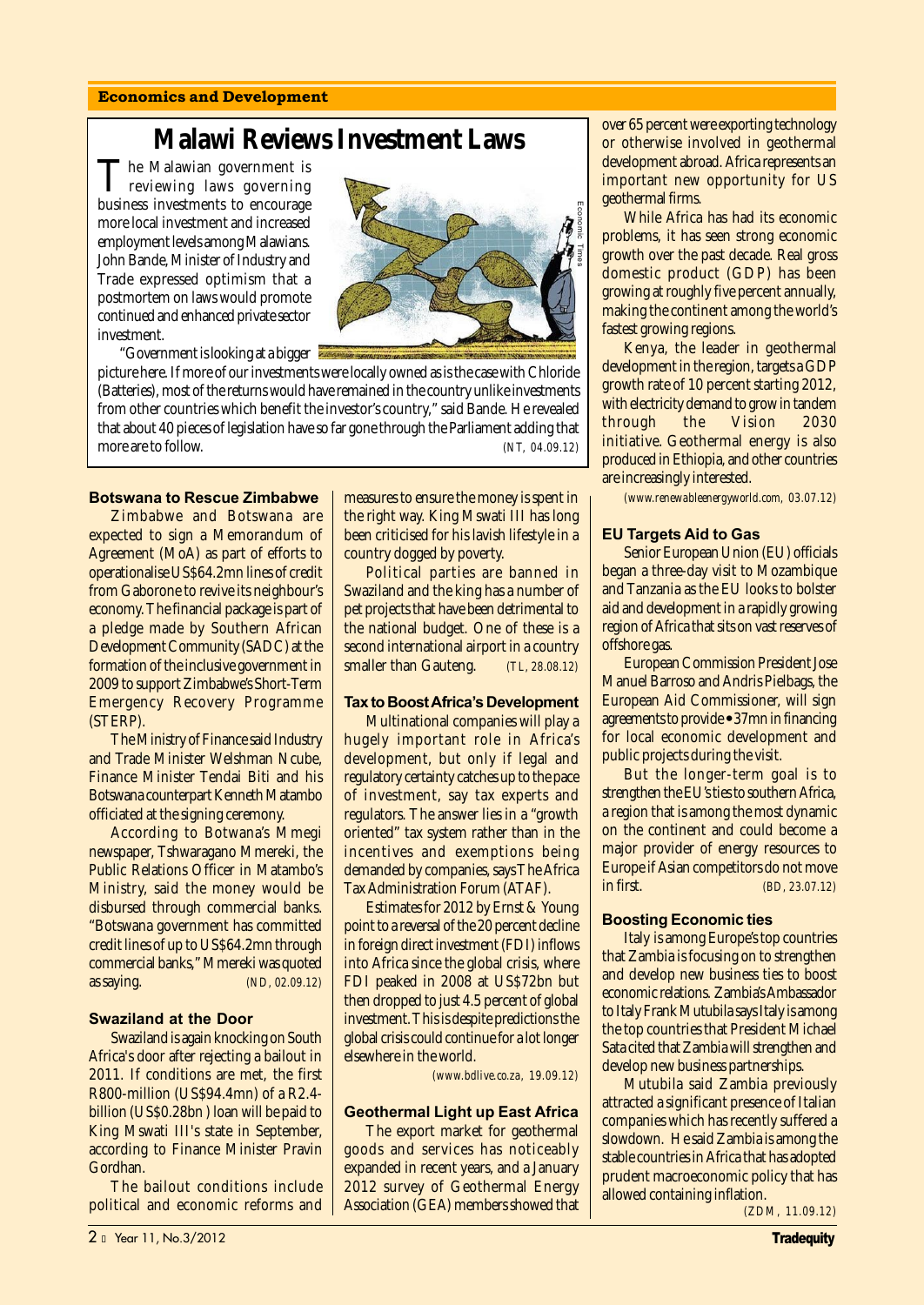#### News on Trade

#### Zim Trade Gap Widens

Zimbabwe's trade deficit widened in August 2012, as imports significantly rose by 30 percent, to US\$2.9bn, compared to the same period in 2011, according to official statistics. Trade deficit measures show imported goods and services into the country exceeded exports.

Minerals constituted about 71 percent of total exports, led by platinum at US\$511mn, diamonds US\$456mn and gold at US\$400mn. Tobacco accounted for 12 percent, manufacturing 7.9 percent, and agriculture 8.5 percent, while hunting contributed about 0.2 percent.

Gift Mugano, Economist said the latest figures were an indication that Zimbabwe did not have the capacity to export. In its 2011 annual report, ZimTrade, the country's trade development and promotion agency, said export performance during the first half of the year remained sluggish.

*(TH, 12.09.12)*

#### Zambian Exports to DRC Increase

"Zambia has recorded an increase in the exports to the Democratic Republic of Congo (DRC) market representing a growth of about 77 percent", Glyne Micheelo, Acting Director General, Zambia Development Agency said. Micheelo said the DRC export market had remained Zambia's largest market for its Non Traditional Exports (NTEs) and the single largest market in the Common Market for Eastern and Southern Africa (COMESA) region.

He said that in 2011, the DRC market gobbled up US\$589.8mn worth of Zambian products against US\$333.5mn recorded in 2010. DRC is potentially the largest market in Africa and has immense potential for Zambian companies to significantly increase their export earnings. *(ToZ, 20.08.12)*

#### Malawi-SA to Beef up Trade

"South Africa and Malawi have agreed on improving and strengthening economic cooperation between the two countries. This would be done by facilitating private sector interaction with a view to not only increase current trade relations, but also encourage more investments", Ebrahim Ebrahim, Deputy Minister of International Relations said.

He was speaking at the conclusion of the Joint Commission for Cooperation meeting in Pretoria between South Africa and Malawi. He said, "We have noted with great satisfaction the noticeable progress that has been achieved in strengthening the political and economic cooperation between our countries. Of significance is the increasing number of legal instruments that are being negotiated to facilitate our partnership". *(SAnews, 09.09.12)*

#### Global Prices Hurt Mineral Trade

In the first half of 2012, mining exports declined by 0.6 percent in volume and 4.5 percent in value. Consequently, mineral export revenue dropped to US\$64.6mn in June 2012, compared with US\$67.7mn fetched over the same period in 2011. International prices on the other hand, dropped by 25.9 percent though prices of coltan and wolfram increased by 16.9 and 27 percent respectively.

Rwanda is targeting at least US\$106mn in revenue from mineral exports. Though the volumes are expected to rise by 11 percent, a 10 percent decline in prices is expected. A weak global demand, low commodity prices and high oil prices are expected to impact negatively on exports in 2012. *(EA, 25.08.12)*

#### Uganda Bans Hiring Expatriates

The Ugandan government has banned international and local NGOs operating in the country from employing foreigners unless they show proof that no Ugandan matches the skills of the expatriate staff.

Amb. Gabriel Kangwagye, Chairman, NGO Board said that the not-for-profit groups solicit money from donors under the guise of helping the under-privileged, and they should not saturate local job market by employing their own. The tough talk follows new immigration guidelines, which, among other things, require foreign professionals intending to practice here to be evaluated for competence by local professional registration bodies. *(EA, 10.07.12)*

#### Kenya to Ease Trade Barriers

Trade between Kenya and other countries will be much faster and smooth following the planned streamlining of clearance processes. This follows the planned rollout of the first phase of the Electronic Single Window System which will among other things fasten the clearance process through automation and little human intervention.

The rollout will kick off in July 2013 implemented on behalf of the government by the Kenya Trade Network Agency (KENTRADE). The project is jointly funded by the government and the World Bank.

The project is expected to significantly boost Kenya's external trade through the reduction of clearance delays mostly blamed on corruption cartels that man the country's borders. It will also ensure that only the requisite fees in clearing goods is charged, thereby eliminating the cartels.

*(EABW, 17.09.12)*

## **Malawi-China Trade Jumps**

**M** alawi's trade volume with the<br>People's Republic of China hit a record high of US\$100mn in 2011, representing a 400 percent jump over 2010, the Chinese Ambassador Pan Hejun said. Pan disclosed the figure in Lilongwe during a press briefing on the Forum on China-Africa Cooperation (Focac) which is a platform for collective dialogue and effective mechanism for practical cooperation between China and Africa.



Such a growth in trade volume implies the deepening of trade ties between Lilongwe and Beijing, which in the long-term will see Malawi growing its export base to outpace the appetite most Malawians have for imported goods.

Pan said Malawi, like other African countries, continues to export 95 percent of its export products duty free and urged the country to utilise such an opportunity to scale up its export base.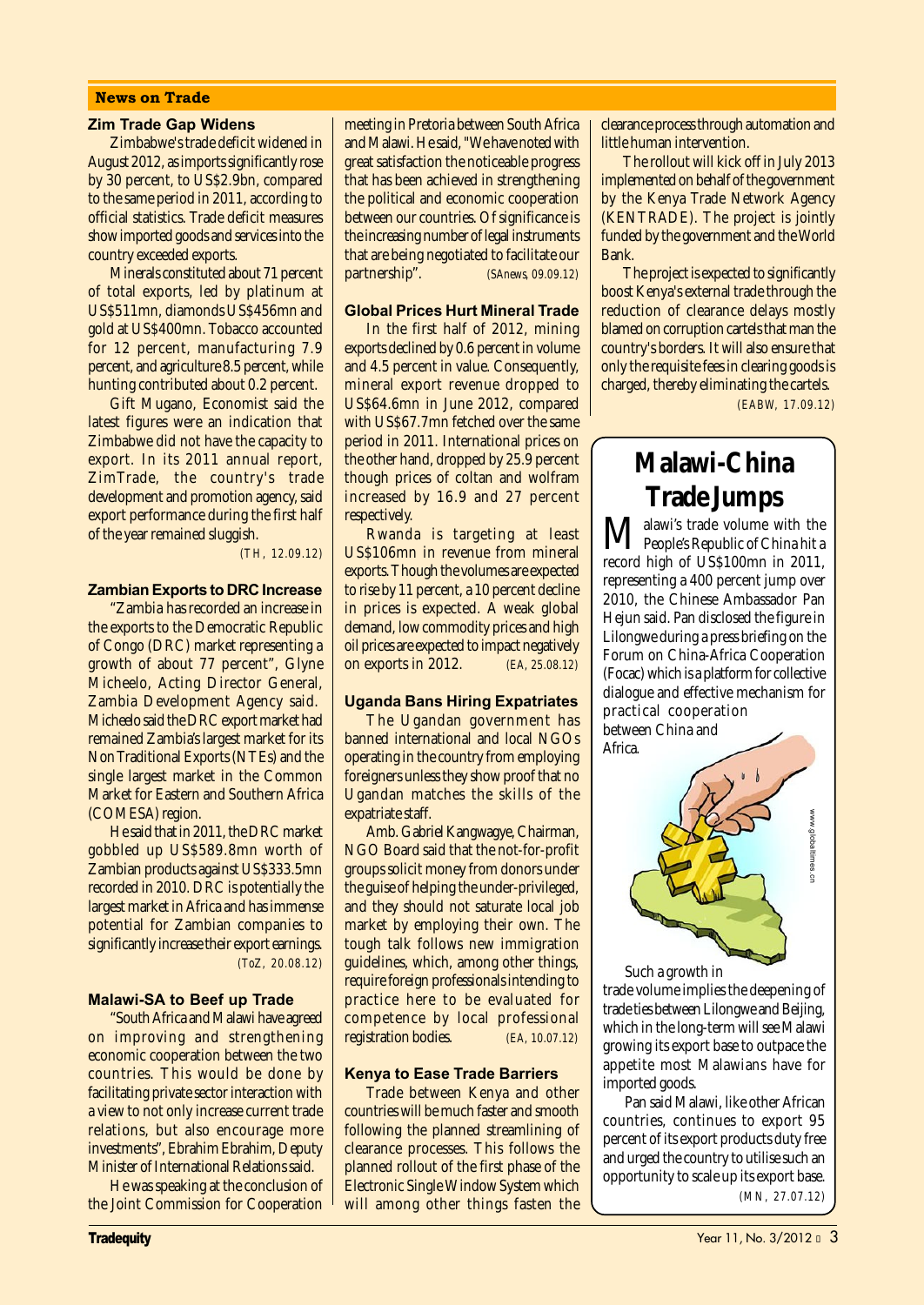#### News on Trade

#### Obstacles for Trade

Leaders of African states need the political will to institute infrastructure and agreements to achieve a significant improvement in between their countries. This was the conclusion of the conference that looked into how African countries can integrate their border-post systems to achieve more efficient trade in the region.

Integration could include a single-view system and one-stop border posts to bring customs duties in line with each other – which is essential to save time and money in doing business and thus promote economic growth between countries.

According to a US Agency for International Development report, high import and export costs impede tradebased growth in Southern Africa. They also restrict the variety of products being traded and increase the price of consumer goods, including food.

 *(www.fin24.com, 16.09.12)*

#### Africa's Intra Trade to Improve

President of the Pan African Parliament Bethel Amadi said the economic integration of Africa will improve its economic prosperity as mere two percent intra trades among Africans could generate as much as US\$200bn annually.

He said: "Once we make available a blueprint of the proposed economic integration of the continent to the assembly of heads of states and approval is given we will set the ball rolling to better the lot of Africans".

Once there is a legal framework in this direction, the issue of unnecessary and heavy taxation as being experienced in Ghana by Nigerian businessmen will be a thing of the past. The continental body will ensure that such continental laws must be domesticated by member states of African Union and erring states will be adequately sanctioned. *(DTO, 10.08.12)*

#### COMESAMull borderless Tourism

Tourism officials from the COMESA were expected to launch the first steps towards creating a borderless tourism market as part of building sustainable tourism industry across the 19 member countries. Officials drawn from all COMESA member countries met in Nairobi to brainstorm and agree on developing a common selling point for regional tourism market.

The delegates were also expected to come up with innovative and cheaper tourism products to promote domestic tourism and coming up with modalities of improving the regional tourism image at the international arena.

A borderless tourism market is part of integration efforts currently being undertaken within COMESA, an already

free trade area that is set to link up with the Southern Africa Development Community (SADC) and the East Africa Community (EAC) by mid-2014 to create Africa's largest free trade area.

*(Xinhua, 28.08.12)*

#### Improving Trade Facilitation

Senior trade officials from African Union (AU) member states, research and development institutions, Regional Economic Communities (RECs) and international organisations met in Addis Ababa, emphasising the need for improved trade facilitation, export diversification to boost intra-African economic growth and cooperation.

Stephen Karingi, Director, Regional Integration and Trade Division lamented that "while there is general consensus that trade can be an important engine of growth for Africa, many African countries continue to encounter considerable infrastructure and other supply-side constraints."

According to Karingi, the 18th AU Summit held in Addis Ababa in January 2012, agreed an Action Plan for boosting intra-African trade and to see the share of trade within African economies double within the next 10 years. Key to this Action Plan is "the need to move away from heavy reliance on traditional primary commodities for export." *(TG, 12.09.12)*

Banana Technology Adopted Local farmers' organisations in Burundi are using a macro-propagation technology to multiply banana seeds. One such organisation is Floresta, which operates at three levels: distribution of quality planting banana seeds, the multiplication of the seeds participation in various programmes related to the sector. The improved banana seeds are more productive to the extent that a banana bunch can weigh between 40kg

and 80kg at harvest period.

Alain Bruce Rukundo, Head of Floresta said that significant revenues were drawn from harvesting improved bananas. On another level, solidarity in the banana sector between different beneficiaries of Floresta Burundi NGO on the one hand, and between the latter and the other members of their community on the other were strengthened. *(EA, 08-14.09.12)*

## **Uganda Oils Sales to China**

Almost a decade since Uganda initiated<br>negotiations with China for the<br>formulations of a formulation favourable export of coffee beans to the Asian giant; it is struggling to create even trade relations with the world's secondbiggest economy. But economic experts predict that the East African nation could close the gap through the promotion of agriculture and the eventual export of oil.

In 2004, Uganda negotiated a preferential treatment agreement for its coffee exports to China, leading into the formation of Uganda Crane Coffee, a joint venture between the Uganda Coffee Development Authority and the Beijing

North Star Industrial Group, for the promotion of the East African nation's beans in the world's most populous nation.

At least 2,200 tonnes of coffee beans worth 7.6 million dollars were exported to China in the first half of 2010, according to figures from the Ugandan Embassy in China. Uganda, which is Africa's second-biggest producer of the beans after Ethiopia, exports around 180,000 tonnes of coffee beans mainly to Europe annually.<br>(IPS. 21.09.12)

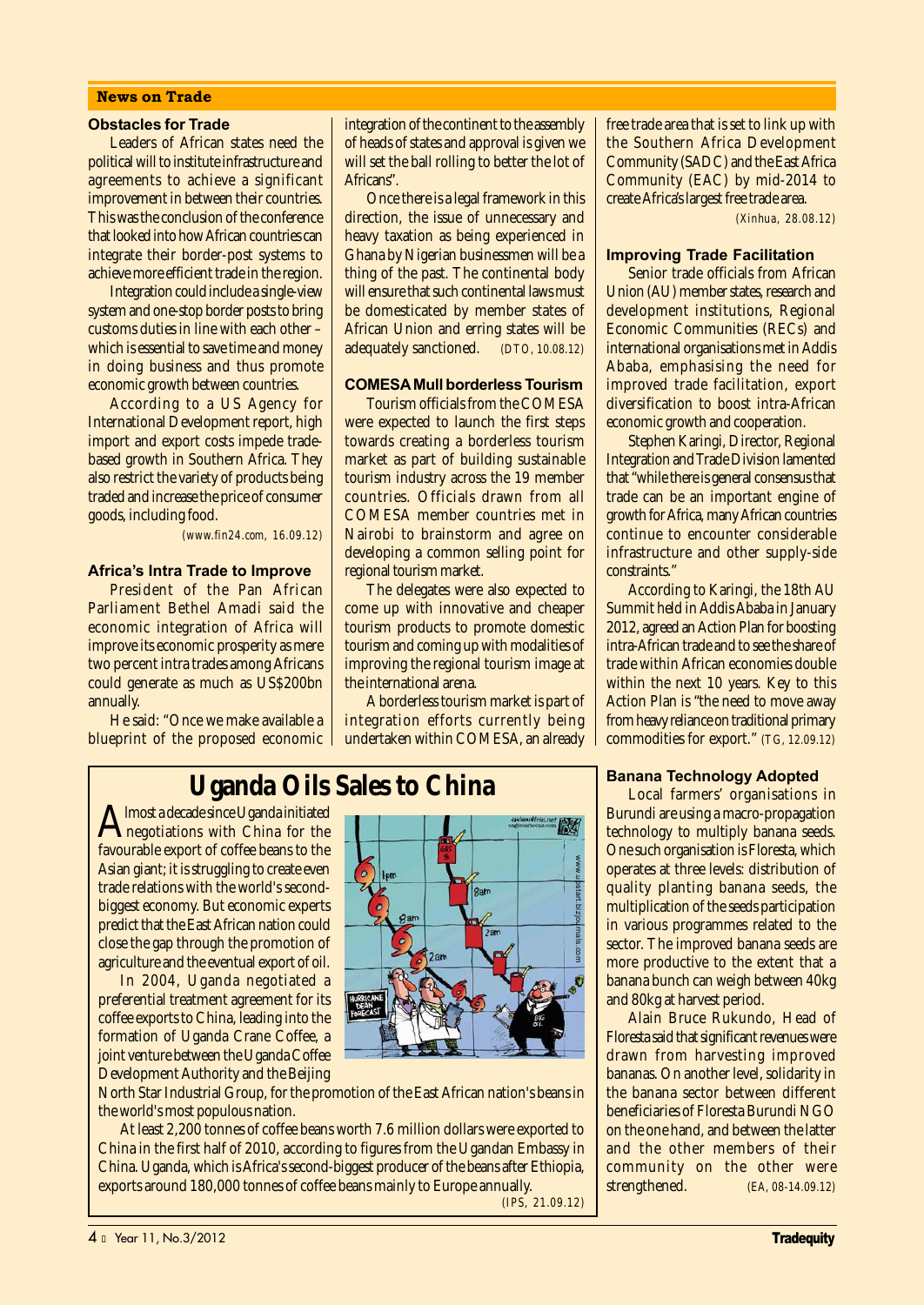#### Regional Round Up

#### Stabilising EAC Neighbours

Ethiopia to the north is a stable country cooperating with Kenya. The southern parts of Ethiopia are an integral part of the proposed Lamu Port and South Sudan Ethiopia Transport (LAPSSET) project and will offer excellent opportunities for trade with Kenya, once infrastructural links are completed.

The agreement to import electricity from Ethiopia is a good sign of inter-state trade and cooperation already taking place. The ongoing successes with oil exploration around Lake Turkana may extend to the Ethiopian side of the Lake, and this may lead to oil production development joint ventures.

The World Bank, in a recent review of Kenya stated that intra-EAC trade will help to cushion the country's shaky balance of payments from the vagaries of high oil prices, bad weather, and external economic impacts. *(BD, 10.07.12)*

#### Sharing Agri Research Online

The Association for Strengthening Research in Agriculture in Eastern and Central Africa (Asareca) has created an online portal through which scientists in member countries will share research on agriculture.

The US\$1.2mn project dubbed Regional Agricultural Information and Learning System is funded by the African Development Bank through the Forum for Agriculture Research in Africa, which works with national agricultural research institutions and other stakeholders at country level.

The use of ICT in disseminating agricultural research comes at a time when the agricultural sector is faced with challenges ranging from climate change, rising food prices, increasing poverty, and a fast growing population. The organisation brings together agricultural scientists, farmers and development partners, to come up with new innovations that could lead to agriculturalled economic growth, poverty eradication and improved livelihoods in Africa.

 *(EA, 21.07.12)*

#### NTBs, a threat to SADC

Zimbabwe's Regional Integration and International Cooperation Minister Priscilla Misihairabwi-Mushonga said that the biggest problem facing the regional bloc was that of non-tariff barriers (NTBs)

## **EAC Keen to Address Integration Fears**

The EAC seeks to address fears said to be a hindrance to the rolling out of key<br>regional protocols. The EAC Secretariat has formed a team of four experts from each state to conduct a new study to identify and make recommendations on the fears of each state that hinder the implementation of the protocols – Customs Union,

Monetary Union and Common Market Protocol – before the end of 2012.

The key fears previously reported include a rigid tax regime, sharing of resources, trade facilitation, treatment of transit goods, external trade relations and other trade related issues. These are some of the issues the taskforce will be seeking solutions to. The recommendations will be



tabled to the EAC council of ministers that is then expected to submit them to the

which member states were consistently using to protect their local industries and limit import inflows.

Misihairabwi-Mushonga said Zimbabwean cabinet was seized with concerns from the local pharmaceutical industry on the imposition by South Africa of trade restrictions, contrary to the SADC trade protocol.

Before the recent SADC summit in Mozambique, member states had committed themselves to a tariff phase down schedule to promote the inception of an operational free trade area. On the hand, Ministers at a SADC meeting in Windhoek, Namibia last year expressed grave concern on the effects of NTBs on intra-regional trade. *(TH, 18.08.12)*

#### Call for Regional Integration

Africa's trading blocs ended their meeting in Nairobi with a call for political commitment to regional integration at the national should trickle down to the lower levels. The consultative meeting also called for the efforts by the recipient countries to improve their capacity to utilise the development funds.

"The delegates further identified the need to strengthen the role of regional organisations and the services they provide towards their Member States in implementing regional commitments," the organisations said in a joint statement.

The delegates drawn from government ministries in charge of regional integration and cooperation of the ACP Member States of COMESA, EAC, IGAD and IOC as well as their chief executives concluded that regional integration is broad, ambitious, complex and a long term process that requires a long term commitment.

They appealed for broader consultation and participation of the full spectrum of stakeholders, including the private sector and non-state actors in all regional integration processes to enhance ownership and sustain political will at national level. *(Xinhua, 29.08.12)*

#### Trade War Looms over Tax

Tanzania is opposing a Ugandan bid to persuade the EAC to extend tax exemption on raw material imports for one more year. Already the country has blocked certain Ugandan goods from entering its markets. Since 2005, Uganda has been importing 135 different industrial inputs without paying the applicable Common External Tariff (CET) of 25 percent as required by the EAC Customs Union Protocol.

The duty-free import window lapsed at the beginning of 2010 when the EAC became a fully-fledged Customs Union but Uganda successfully persuaded the region to extend the relief on a yearly basis. Tanzania apparently has never been happy with Uganda's move, as emerged during the just ended 25th EAC Council of Ministers Extraordinary meeting in Arusha, where the matter was tabled. *(EA, 09-15.07.12)*

**Tradequity** Tradequity **Tradequity** And the Community Construction of the Community Construction of the Community Construction of the Community Construction of the Community Construction of the Community Construction of t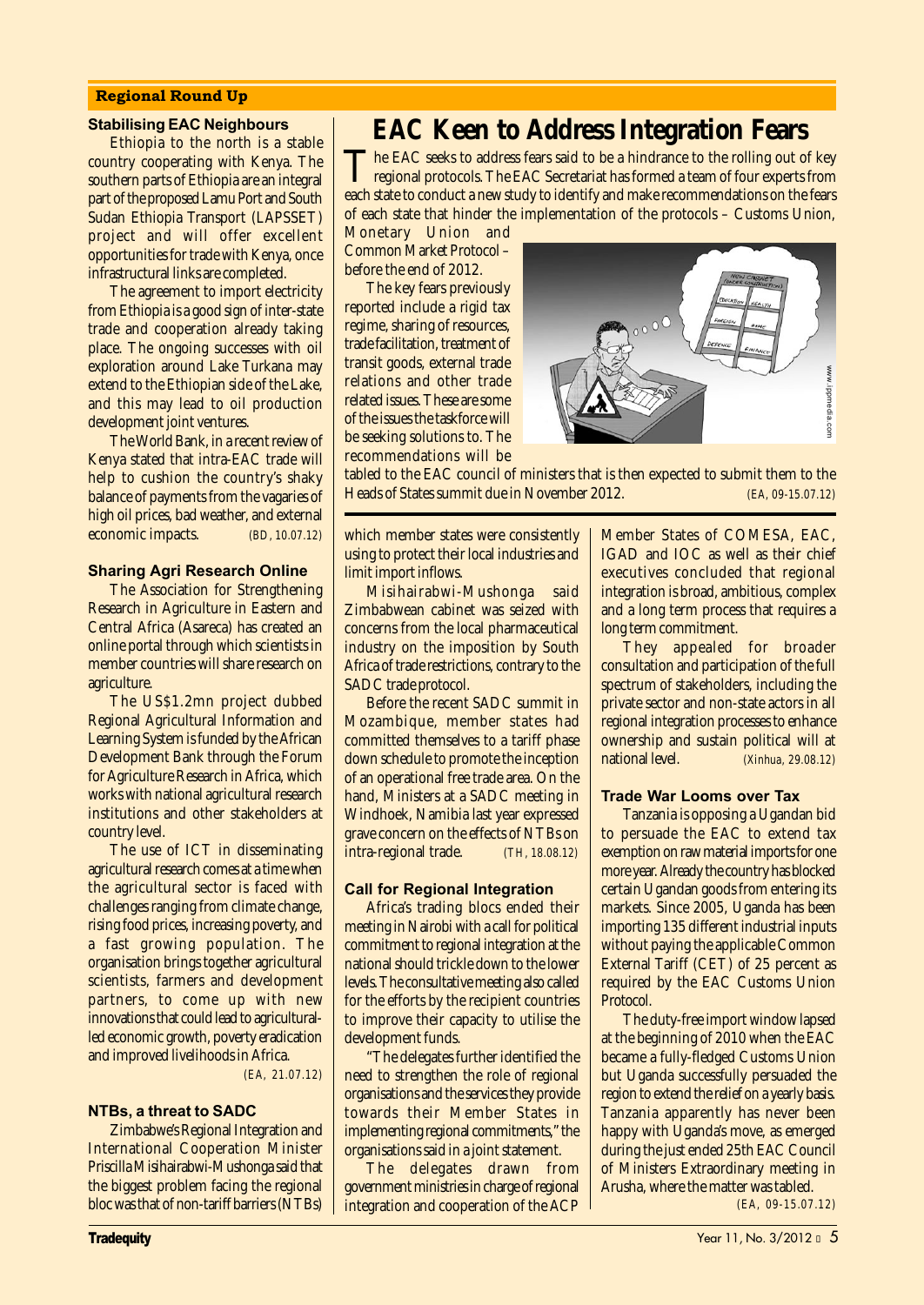#### Environment/Consumer Issues

#### Petrol Prices to Stay High

The continued fall in international crude oil prices will only translate to lower pump prices in Kenya, the industry regulator said. The Energy Regulatory Commission (ERC) said the current prices do not fully reflect latest changes in international crude prices. The energy regulator has faced criticism for failing to match local pump prices to global crude oil costs that have dropped in recent months by about 20 percent to almost US\$80 per barrel.

Data prepared by Petroleum Institute of East Africa indicates that regular petrol dropped slightly from Sh122.16 per litre in May to Sh119 per litre after the June review. ERC said a number of flagship projects lined under Vision 2030 will raise peak energy demand from current 1,286 megawatts (MW) at the moment to 1,997 MW by 2016. *(BD, 08.07.12)*

#### Bumper Harvest Eases Prices

The cost of staple foods like maize and vegetables has dropped in parts of the North Rift region following a bumper harvest of alternative crops such as potatoes and cassava. Maize prices have fallen from Sh3,600 (US\$41.8605) to Sh2,800 (US\$32.5581) per bag in Eldoret and from Sh3,300 (US\$38.3721) to Sh3,000 (US\$34.8837) in Nakuru after the harvest of short-term crops such as potatoes, beans and cassava that has resulted in increased food supply.

Most households have turned to cheaper foods to cut down on household spending. According to an annual agricultural report, Rift Valley province produced 622,325 bags of beans. The region produced 850,432 bags of potatoes from 66,727 hectares and the harvest is expected to increase this season as more farmers venture in cultivation of the crop. *(BD, 15.07.12)*

#### Blanket Ban on Plastic

Tanzania's multi-million dollar horticultural industry is now feeling the pinch of the government's outright ban on disposable plastic bags. In late 2011, Tanzania imposed a blanket ban on plastic bags between 30 and 65 microns thick in a bid to protect the environment. The flower firms had sufficient stock of plastic bags to last them a number of months when the ban was announced, and had hoped to lobby the government to reconsider the ban.

But now, they have run out of bags – and options. The firms say the specifications of packaging are dictated by international standards, which require a thickness of 30 microns for packaging cut flowers for export. Now with the ban in place, flower exporters cannot access packaging materials nor export their cut flowers, threatening the profitability of the US\$80mn industry. *(EA, 29.09.12)*

#### Adopt a Transforming Approach

The UN Conference on Trade and Development (UNCTAD) has called for Africa to adopt a "sustainable structural transformation," so as to achieve muchneeded growth while protecting the environment.

"The challenge is to modernise the continent's economies – including expanding industrial capacity – through the efficient use and consumption of domestic natural resources, thereby avoiding the mistakes made by early industrialisers elsewhere," the agency said in a news release on its Economic Development in Africa Report 2012.

The report contends that Africa should not follow the same "grow now, clean up later" approach that was adopted by currently industrialised countries. *(AO, 10.08.12)*

#### Move towards Low Cost Travel

Emirates Airlines is planning partnerships with Africa-focused low-cost carriers in a move that will deepen its rivalry with Kenya Airways and boost the firm's footprint on the continent. The Middle East carrier is looking to connect the bulk of the continent's travellers to the rest of the world through its Dubai hub with the budget airlines feeding it with cargo and passengers in major cities like Nairobi, Dakar and Luanda.

This will put it in a head-to-head battle with Kenya Airways, which draws half of its revenues from African routes and has hinged its strategy on connecting the continent to Asia and Europe through<br>Nairobi Nairobi. *(BD, 27.09.12)*

#### Mealie-meal Prices Slashed

Zambia Consumer Association (ZACA) has commended government's intervention in the reduction of mealie meal price. ZACA has also called on traders to effectively pass on the benefit to consumers.

ZACA Executive Secretary Muyunda Ililonga said the move will allow consumers have easy access to the staple food. He said millers should desist from hiking mealie meal prices unjustifiably. Millers increased the average price of mealie meal by about K7,000 (US\$1.342) despite buying maize from government at a subsidised price. *(ZDM, 21.09.12)*

## **SADC Close to Carbon Trading**

The United Nations Environment Programme (UNEP)<br>unveiled a new standardised baseline for the SADC region's electric power grid in Gaborone, Botswana. This is a major step forward in efforts to boost access to climate-friendly investment in Africa.

The new emission factor, which encompasses all grid-connected utilities operating within the Southern African Power Pool (SAPP), would serve as a ready-made benchmark against which the Greenhouse Gas impact of future sectoral investments in the region can be measured. The standardised baseline is expected to reduce, by six months, the time it takes for carbon market projects to reach the market. *(www.informante.web.na, 22.08.12)*

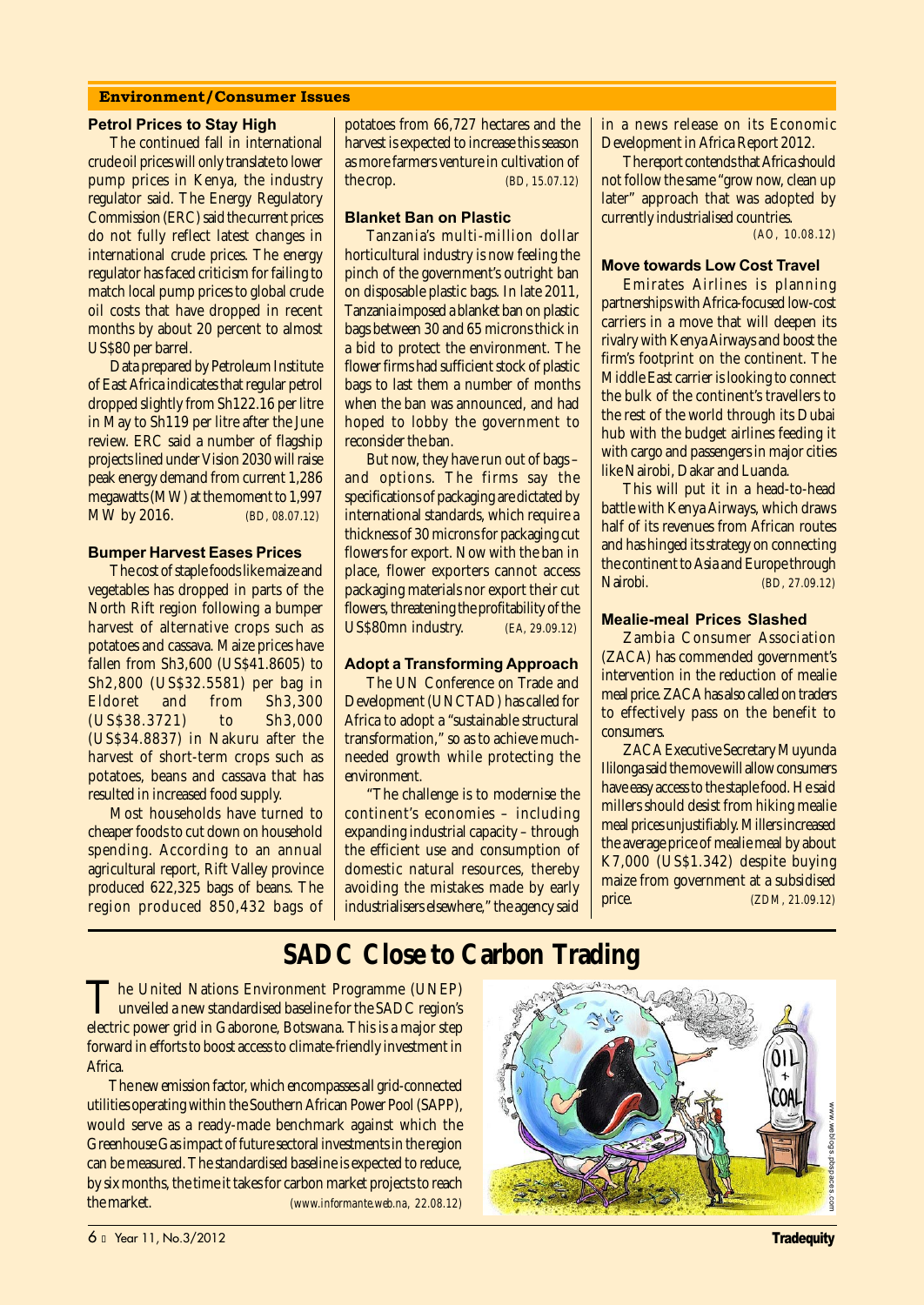#### Special Article

## **The Billion Dollar Question for Zambia: What to Sell?**

Luukkanen, Ville\*

Perhaps the best all Zambians interested in improving the country's trade performance could do, would be to try and avoid getting entangled in sophisticated jargon and focus on the simple question that continues to stare right in the face: besides copper, what can we manufacture here in Zambia and sell to the world?

According to the Central Statistical Office, in 2011<br>Zambia imported goods worth US\$4bn and exported<br>US\$5.9bn . On the smooth side if is no numerous headed US\$5.2bn. On the exports side, it is no news to anybody that copper dominated. Of the total exports, not less than US\$4.1bn or 83.1 percent consisted of refined copper cathodes. The second most valuable export item behind copper was just a fraction of the copper value: Zambia exported tobacco leaves to the tune of US\$150mn, or 3.1 percent of total exports.

Tobacco is a valuable global commodity, but Zambia would have to produce not less than 27 times more of tobacco for it to challenge copper for the top export. Copper's domination is exacerbated further if one does the basic math on the real values. Zambia's copper production reached a new record high of 870,000 tonnes in 2011. The global copper prices averaged just under US\$8900 for the year 2011. As it is fair to assume that all the produced copper was actually shipped out of Zambia, the total global market value of Zambia's copper was almost double the value declared on the border for export purposes and recorded in CSO books, US\$7.7bn.

The discussion on trade is becoming increasingly sophisticated. The world of global trade is highly complex, that is for sure. Instead of the coherent and developmentfriendly global system based on transparent rules, as envisaged by the parties who gathered around the negotiation table at WTO for the so-called Doha Development Round, it has been seen the world in the past decade slide into a dizzying whirlpool of multitudinous trading games everywhere.

Out of all the confusion, this much is clear, though: as the BRICS continue their march to challenge the traditional G8 economic world order, trade remains one of the most tightly contested battle fields. And the way the game is played affects the rules more than the other way around.

What, then, role for country like Zambia in this situation? It is clear that a number of things are needed. Zambia needs to



continue to modernise its systems for revenue collection, border management, standards & quality control, competition promotion, consumer protection etc. Trade-related parts of the system are neither an exception nor a specific priority compared to other needs. As for Zambia's trade policy, there is no patented recipe, definitely not one that could be provided by outsiders. It would probably be in Zambia's best interest to continue her traditionally proactive promotion of regional economic integration with careful but systematic trade liberalization at the core.

Against the current international trade turmoil, it appears that the best policy for Zambia is the same as for any country that is able maintain positive economic growth in these troubled economic times: if it ain't broke, don't fix it. In other words, do not rock the boat too much but try and maintain the steady course you have charted while improving your performance gradually, step by step.

Perhaps the best all Zambians interested in improving the country's trade performance could do, would be to try and avoid getting entangled in sophisticated jargon and focus on the simple question that continues to stare right in the face: besides copper, what can we manufacture here in Zambia and sell to the world? Though the question is easy, the answers are obviously harder to find. But the point is that it is the question for all Zambians, right now. One can discuss policy at length, debate how to improve investment climate, infrastructure, skills, whatever.

Only when answers to that question start multiplying, will copper's dominance in export tables diminish. And all the other discussions actually become redundant. Hopefully Zambia will see mass-based processes, inclusive of all communities, taking up the challenge and answer the question for themselves. Make things, produce services and sell them to the world. That is essentially what Finland wants to support with her limited AfT.

*<sup>\*</sup> Counsellor, Economic Growth, Private Sector Development, Embassy of Finland, Zambia.*